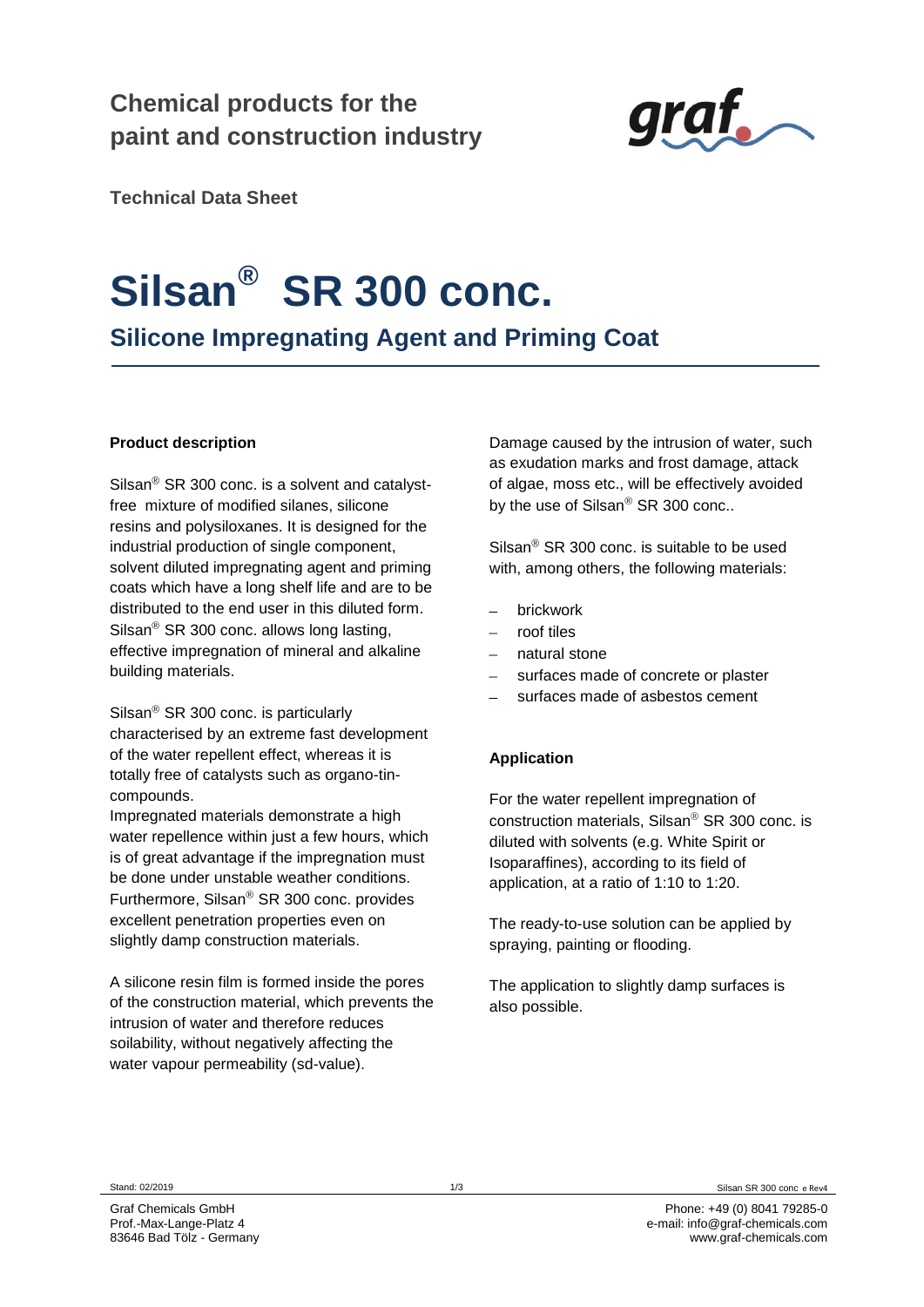#### **Manufacturing Process**

The ready-to-use solution is manufactured as follows:

- 1.) Pour the solvent (White Spirit or Isoparaffines) into the container.
- 2.) Add Silsan<sup>®</sup> SR 300 conc. at the required dilution ratio (1:10 to 1:20).
- 3.) Stir well and fill the mixture into suitable containers.

#### Important note:

It is vital that no water is added to the solution. Even small quantities of water will cause a polymerization of the product, which will then render the product unusable.

Due to the easily flammable nature of the solvents used in the manufacturing process, appropriate safety precautions must be taken. (EX-protected production equipment etc.)

The readily manufactured solution can be poured into smaller, air-sealed containers and can be stored for approx. 6 months, provided they are properly protected from water entry.

As the readily manufactured solution is a hazardous good which contains solvents, the packages must be labeled and marked according to the precautionary measures required while handling the product.

#### **Storage stability**

The packages must not be exposed to direct sunlight or frost. The packages must be protected from the intrusion of water and air. We recommend a storage temperature within a

range of  $+5$  to  $+25$  °C.

In originally sealed containers, Silsan $\textdegree$  SR 300 conc. may be stored for at least 9 months after the date of delivery.

For the readily manufactured solution we recommend you do not exceed a storage time of 9 months, under the same conditions.

#### ATTENTION:

It is absolutely vital that during storage of the ready-to-use solution, no moisture, neither in liquid form nor in form of air humidity can intrude the containers as this would lead to an immediate polymerisation and hardening of the product.

In this case the solution would become unfit for use.

#### Precautions:

For further information regarding the personal protective equipment (PPE) that must be worn during manufacturing of the dilution and during the application as well as safety precautions that must be arranged during transport and storage of the product please refer to the latest material safety data sheet.